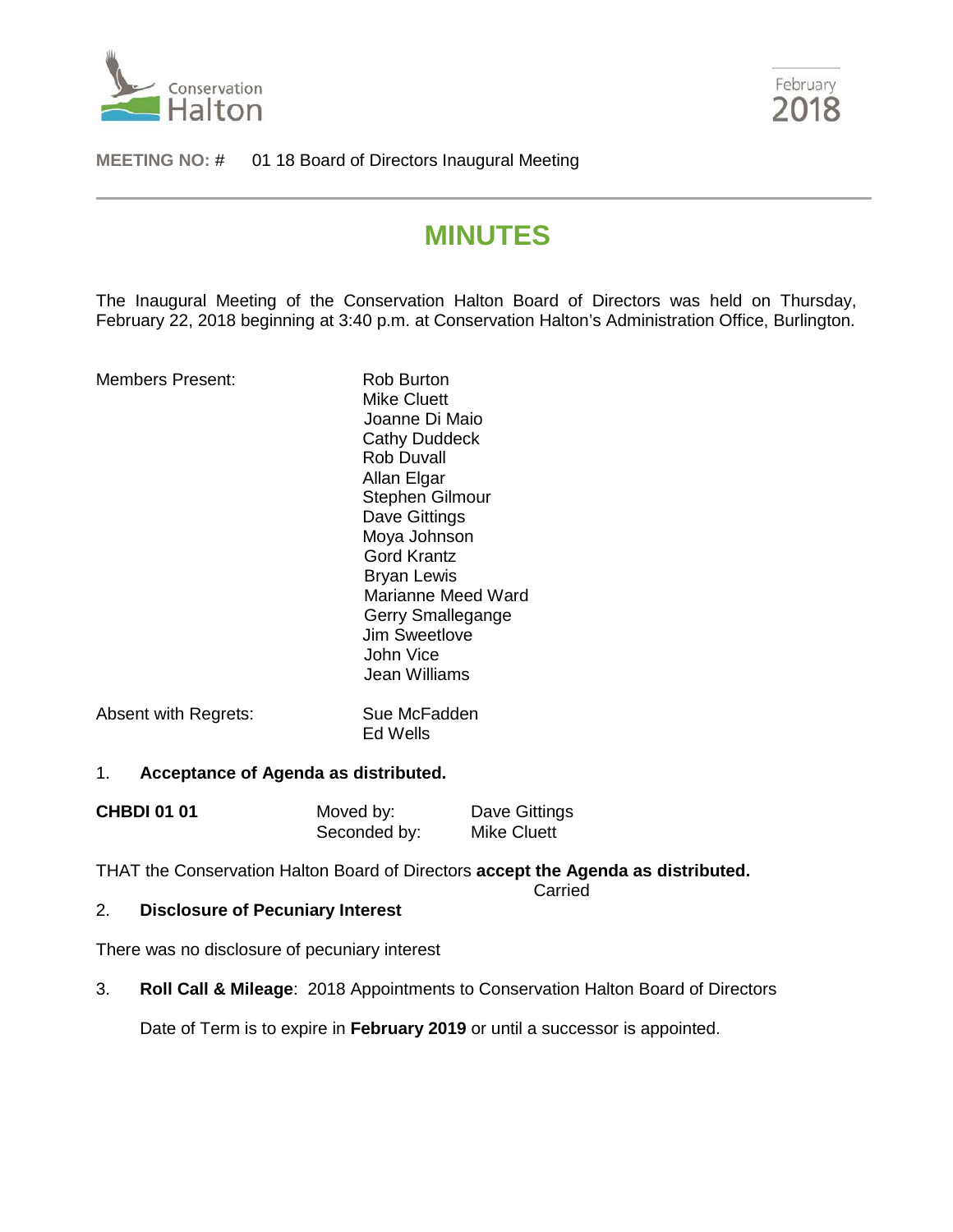



#### 4. **Action Items**

## 4.1 **Election of Officers for 2018**

The Chair and Vice Chair of the Conservation Halton Board of Directors will also be the Chair and Vice Chair of the Halton-Hamilton Region Source Protection Authority.

The CAO/Secretary-Treasurer assumed the Chair.

The CAO/Secretary-Treasurer advised that the Elections would be conducted in accordance with Section 10 of the *Conservation Authorities Act*.

Only current members of the Authority may vote.

4.1.1 The CAO/Secretary-Treasurer called for a motion to appoint Election Scrutineers to count the ballots for the election of Chair and Vice Chair.

| <b>CHBDI 01 02</b> | Moved by:    | Rob Burton    |
|--------------------|--------------|---------------|
|                    | Seconded by: | Jim Sweetlove |

THAT Sheryl Ayers, Senior Director, Corporate & Strategic Initiatives and Barbara Veale, Director, Planning & Regulations **be appointed as scrutineers in the event of an election and that all ballots be destroyed by the scrutineers afterwards**.

Carried

4.1.2 The CAO/Secretary-Treasurer called for nominations for the position of Chair of Conservation Halton for 2018.

It was Moved by Cathy Duddeck that Gerry Smallegange be nominated for the position of Chair for 2018.

The CAO/Secretary-Treasurer called for nominations for a second time.

It was Moved by Gord Krantz that John Vice be nominated for the position of Chair for 2018.

The CAO/Secretary-Treasurer called for nominations for a third time. There were no further nominations.

The CAO/Secretary-Treasurer called for a motion to close nominations for the position of Chair of Conservation Halton for 2018.

| <b>CHBDI 01 03</b> | Moved by:    | Allan Elgar |
|--------------------|--------------|-------------|
|                    | Seconded by: | Rob Duvall  |

THAT nominations **be closed for the position of Chair of Conservation Halton for 2018.** Carried

Gerry Smallegange confirmed he would allow his name to stand and provided a few remarks.

John Vice confirmed he would allow his name to stand and provided a few remarks.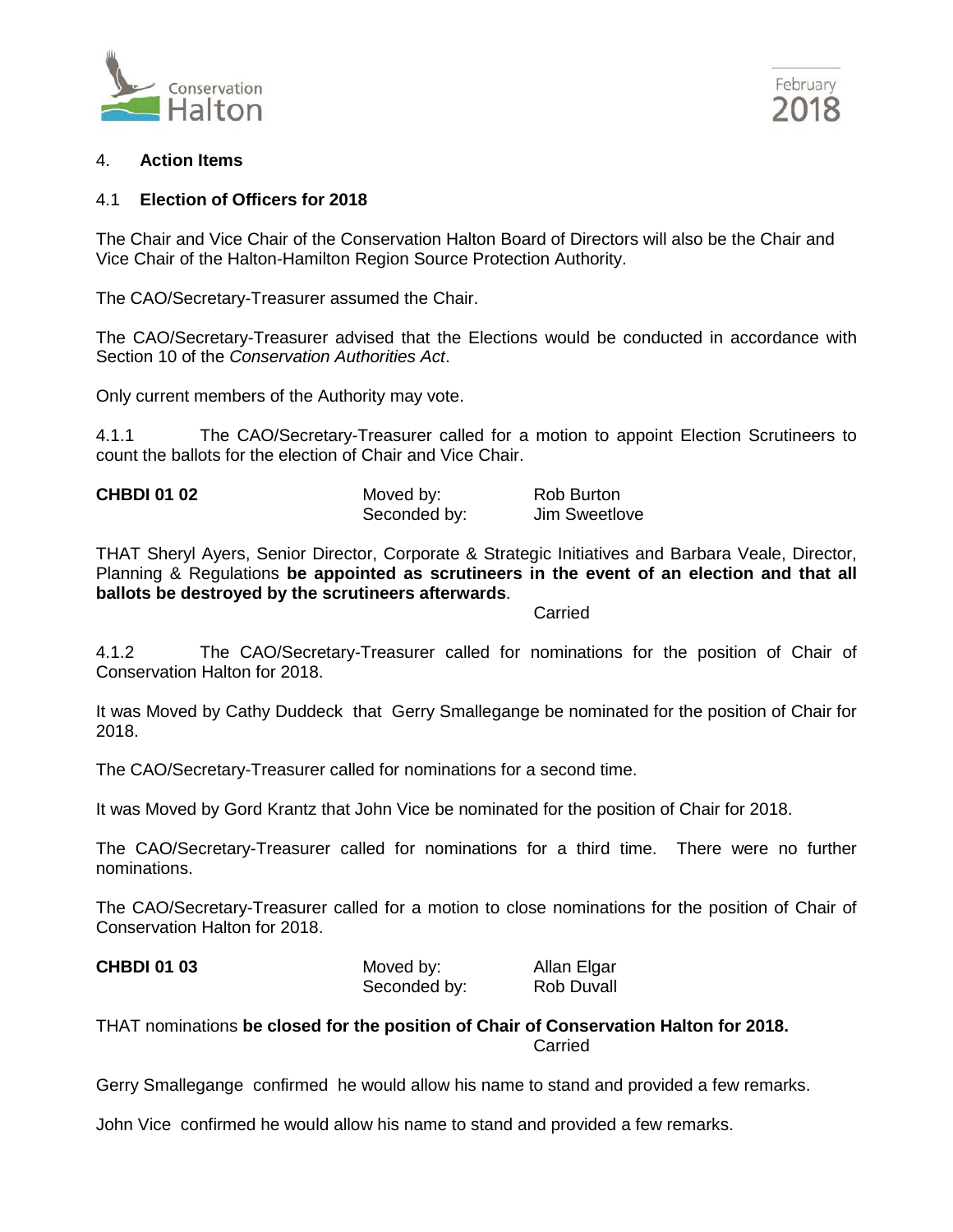

The first vote was a draw and after the second vote, the CAO/Secretary-Treasurer declared Gerry Smallegange to the position of Chair of Conservation Halton for 2018.

4.1.3 The CAO/Secretary-Treasurer called for nominations for the position of Vice Chair of Conservation Halton for 2018.

It was Moved by Gerry Smallegange that Cathy Duddeck be nominated for the position of Vice Chair for 2018.

The CAO/Secretary-Treasurer called for nominations for a second time.

It was Moved by John Vice that Moya Johnson be nominated for the position of Vice Chair for 2018.

The CAO/Secretary-Treasurer called for nominations for a third time. There were no further nominations.

The CAO/Secretary-Treasurer called for a motion to close nominations for the position of Vice Chair of Conservation Halton for 2018.

| <b>CHBDI 01 04</b> | Moved by:    | Allan Elgar   |
|--------------------|--------------|---------------|
|                    | Seconded by: | Dave Gittings |

THAT nominations **be closed for the position of Vice Chair of Conservation Halton for 2018** Carried

Cathy Duddeck declined the nomination in favour of Moya Johnson. Moya Johnson thanked Cathy and confirmed that she would allow her name to stand.

The CAO/Secretary-Treasurer declared Moya Johnson, by acclamation, to the position of Vice Chair of Conservation Halton for 2018.

Gerry Smallegange assumed the Chair position for the balance of the meeting.

#### 4.2 **Appointment of 2018 Signing Officers**

| <b>CHBDI 01 05</b> | Moved by:    | <b>Gord Krantz</b> |
|--------------------|--------------|--------------------|
|                    | Seconded by: | Rob Duvall         |

THAT the Conservation Halton Board of Directors **approve the Chair, Vice Chair, CAO/Secretary-Treasurer, Director, Parks & Recreation, Director Finance and Senior Director, Corporate & Strategic Initiatives as the Signing Officers for Conservation Halton;**

AND FURTHER THAT **any two of the named Signing Officer positions be required for signing bank documents and agreements that bind Conservation Halton.**

Carried